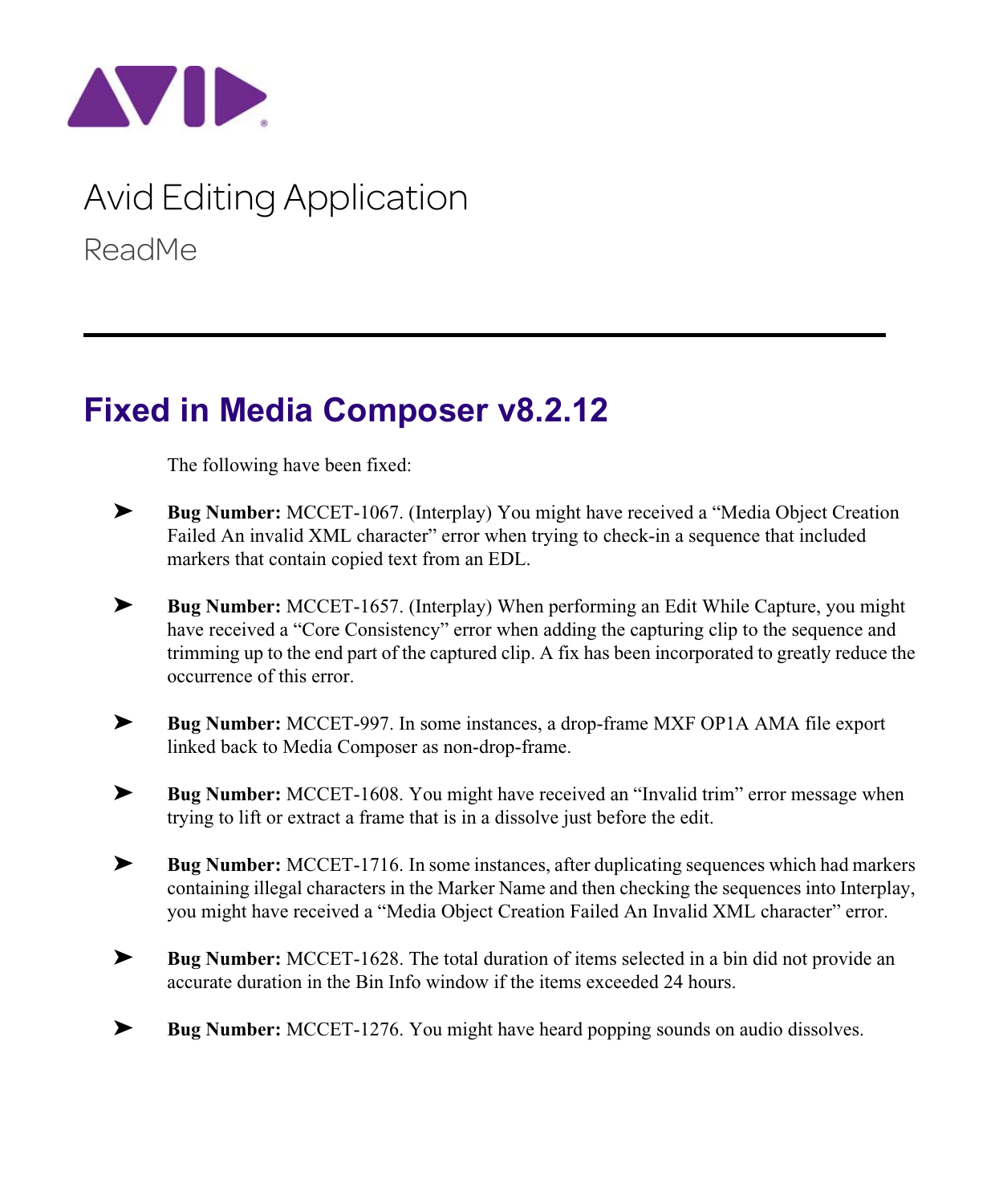➤ **Bug Number:** MCCET-495. When importing some .wav files, the name of the files include a "/" which is an illegal character that is not supported in Interplay. This is because Media Composer uses the values of "Scene/Take" for the file name when importing Broadcast Wave files. An additional Import Setting has been added to the Import Settings dialog. The "Use Broadcast Wave Scene and Take for Clip Names" is defaulted on. If you are importing Broadcast Wave files and you **do not** want them named using Scene/Take, you must deselect this option in the Import Settings:Audio dialog box.

| <b>Import Settings - Current</b>                                                                                    |  |
|---------------------------------------------------------------------------------------------------------------------|--|
|                                                                                                                     |  |
| Edit                                                                                                                |  |
| Sample rate convert source sample rate to project sample rate<br>Do not convert sources with pull-up and down rates |  |
|                                                                                                                     |  |
|                                                                                                                     |  |
|                                                                                                                     |  |
|                                                                                                                     |  |